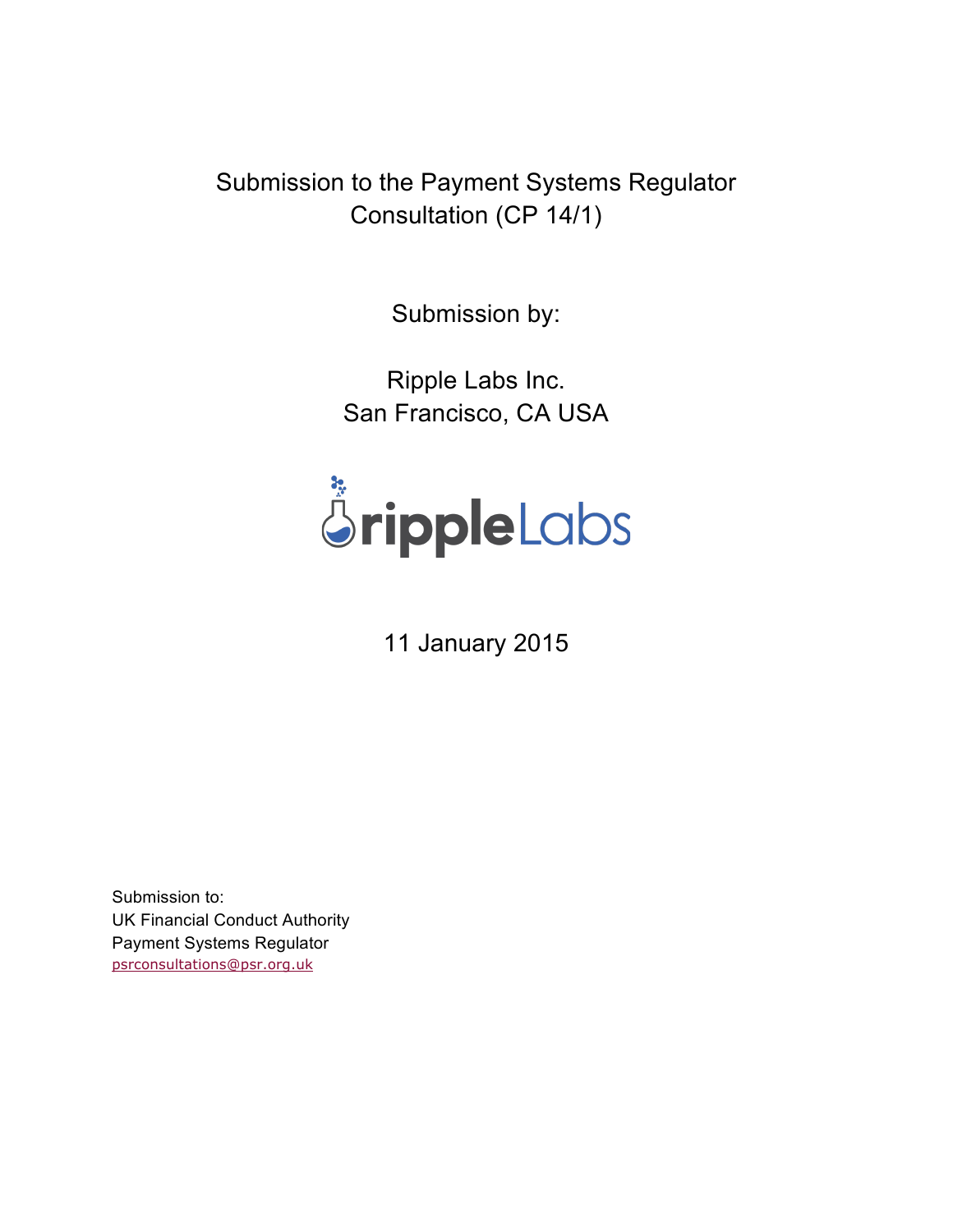## *<u>SrippleLabs</u>* 300 Montgomery Street, 12th Floor San Francisco, CA 94105

11 January 2015

Financial Conduct Authority Payment Systems Regulator Submitted via: psrconsultations@psr.org.uk

Dear Madam/Sir:

I am pleased to submit a response to PSR CP14/1 on behalf of Ripple Labs, Inc.

Ripple Labs is a technology company that conceived and developed the Ripple protocol, an open payments infrastructure for real-time clearing, netting and settlement of financial transactions. Our objectives in building the Ripple protocol are to facilitate more transparent and efficient payments systems, reduce friction between financial institutions and currencies, and broaden access to financial services.

We commend the PSR's transparency, thoughtfulness, and inclusion in its approach to regulation, and are grateful for the opportunity to submit this letter.

Ripple Labs fully supports and shares the PSR's objectives of fostering a competitive, innovative, and inclusive payments system. As the Ripple protocol embodies many of the PSR's goals, Ripple Labs writes to ensure that it and other emerging technologies are accounted for in the PRS's approach to oversight.

We respond to your questions from the perspective of an infrastructure provider. The Ripple protocol is not currently designated for oversight by the PSR; however, as an emerging technology with interest in UK payment systems, Ripple Labs aims to proactively engage with the PSR and other regulators.

We discuss four primary points that we believe will be essential to the PSR's success:

- **1. Ensure regulations account for the new technologies that will be necessary for creating a more competitive, innovative, and inclusive payment system.**
- **2. Enable startups and smaller companies to contribute to payment system innovation.**
- **3. Take a holistic view of risk and consider the cumulative impact of regulations.**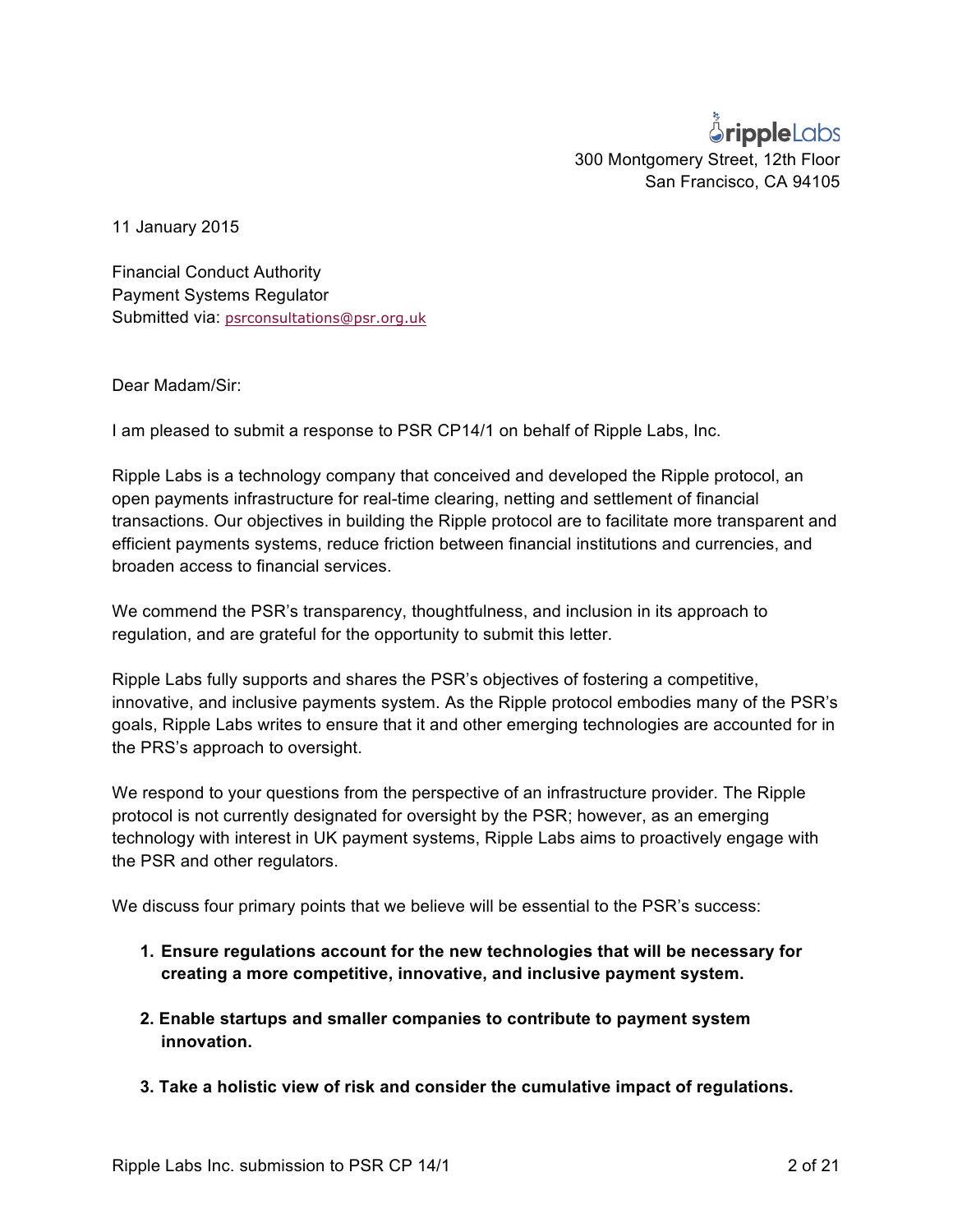## **4. Consider how new infrastructure technology can minimize payment, operational, and systemic risks while improving anti-money laundering (AML) efforts.**

We thank you for considering our comments and are happy to assist with any questions.

Sincerely, Karen Gifford Chief Compliance Officer Ripple Labs, Inc. Karen@ripple.com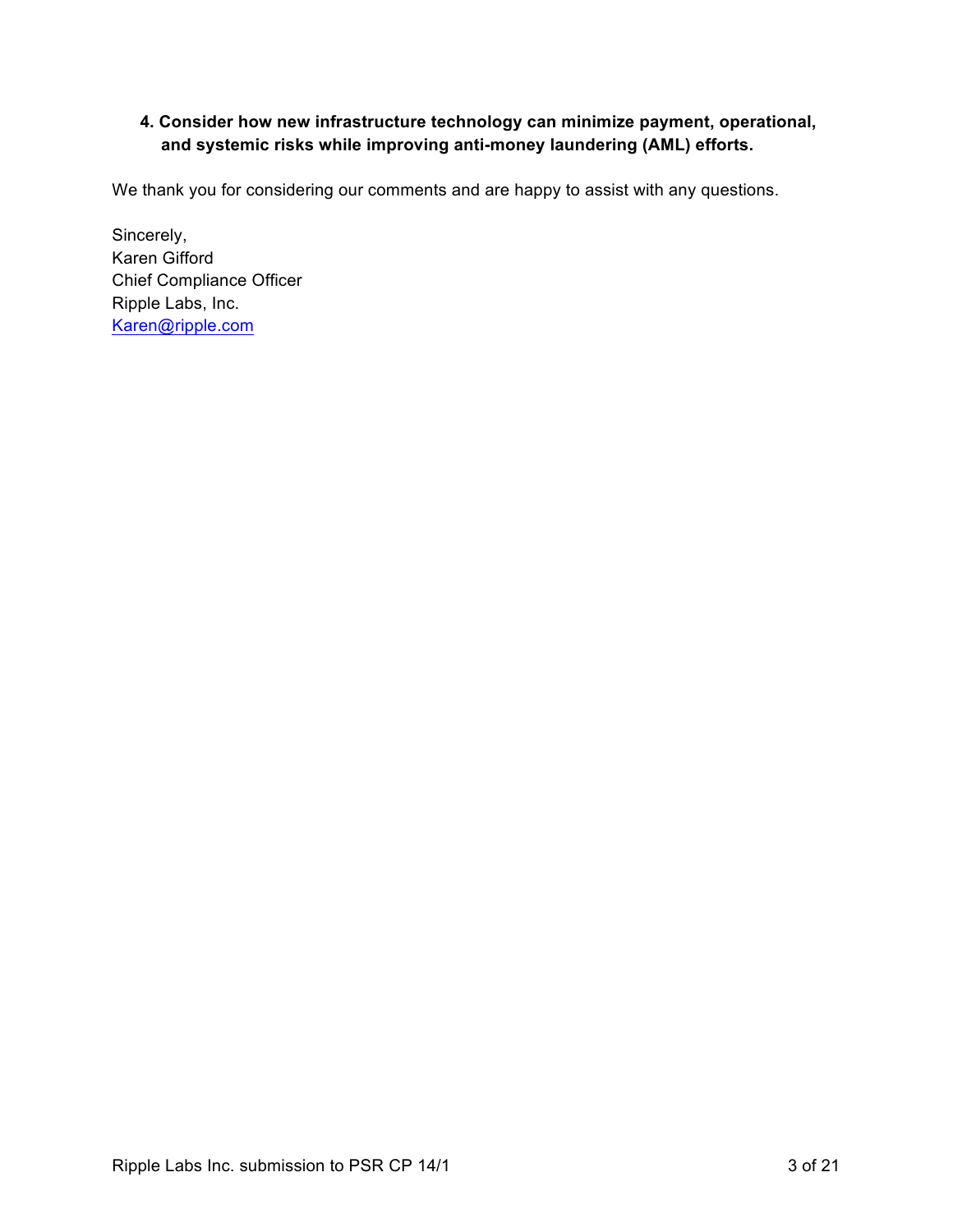# Understanding Ripple and Its Benefits

## **Opportunities to improve today's payment systems**

Today, banks largely rely on a patchwork of intermediaries to clear, net and settle transactions for domestic and cross-border currency payments.

The reliance on intermediaries concentrates risk and control in a handful of large institutions while adding costs, delays and inefficiencies to funds exchange for the entire ecosystem (operators, participants, administrators).

The increased demand for faster and more global payments has highlighted structural inefficiencies and inherent risk in today's system. There's an opportunity to build a safer, faster and more efficient system.

## **Ripple: Infrastructure to minimize or eliminate structural inefficiencies**

Ripple is infrastructure technology that is the foundational layer for a payments system. Ripple is designed to be a neutral settlement layer, meaning it incorporates the existing messaging standards, governance, and rules of the networks that adopt the protocol. As an infrastructure technology, Ripple does not replace existing networks, rather it aims to increase efficiency and connect separate networks.



## **Ripple: The Foundational Layer of an Interbank Payments Network**

As basic infrastructure, Ripple is a technology can be used by payment networks, banks, central banks, and clearing houses. Similar to today's existing payment rails, Ripple is not intended to be used directly by consumers.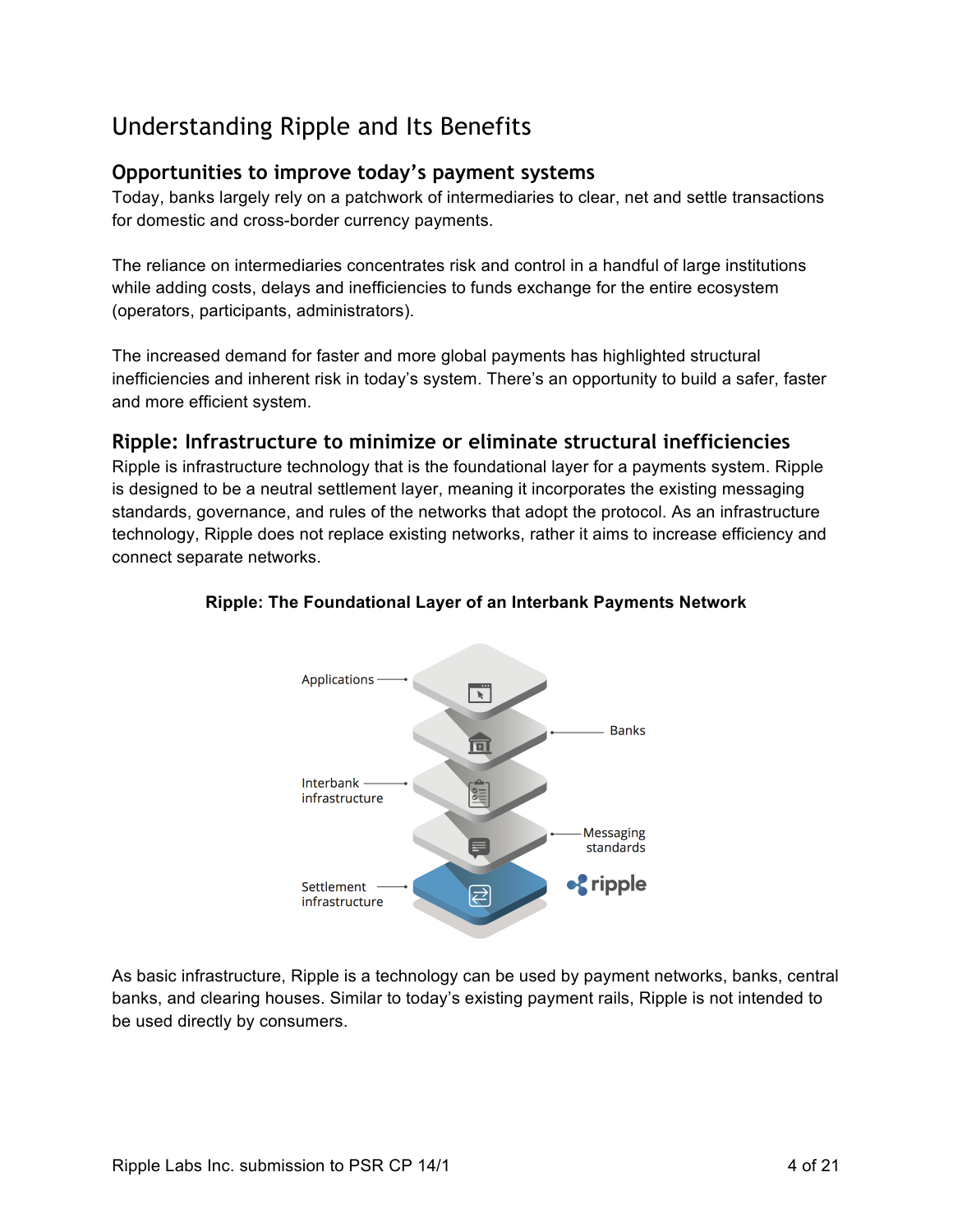## **What makes Ripple different?**

### **The first neutral payments protocol**

Ripple is an Internet protocol-based technology, meaning it is a set of standards to enable connectivity and interoperability between financial institutions. The standard is formally referred to as the Ripple Transaction Protocol (RTXP).

Payments today are made in manner that is akin to the early days of email. Each email domain was siloed, restricting communication between users belonging to separate domains. To resolve these structural barriers, email providers adopted the SMTP Internet protocol, which underpins the interoperable email system we know and use today.

The Ripple protocol is an open standard that enables systems and banks to connect seamlessly, much like SMTP has done for email.

### **A record of balances without a central counterparty**

Ripple features a ledger that clears and settles payments between banks and payment systems bilaterally - without intermediaries - in real-time. Unlike today's networks which typically rely on a central counterparty, Ripple transactions are cleared via consensus, the process (native to Ripple) by which a collection of authorized counterparties validate transactions.

Having many parties engage in consensus on the distributed network maximizes operational redundancy, thereby minimizing risk of systemic downtime and the concentration of control within any one party. No longer are network participants restricted to the technical capabilities and settlement hours of the one central counterparty.

### **A competitive market for funds exchange and delivery**

When making cross-border transactions today, a bank is subject to the FX rate dictated by its correspondent. This lack of competition adds significant costs to cross-border payments.

Ripple rethinks funds-exchange by hosting a competitive market of authorized liquidity providers to post FX bids. Ripple routes transactions through the lowest FX rate, reducing a material cost and minimizing a bank's risk associated with having only one FX provider.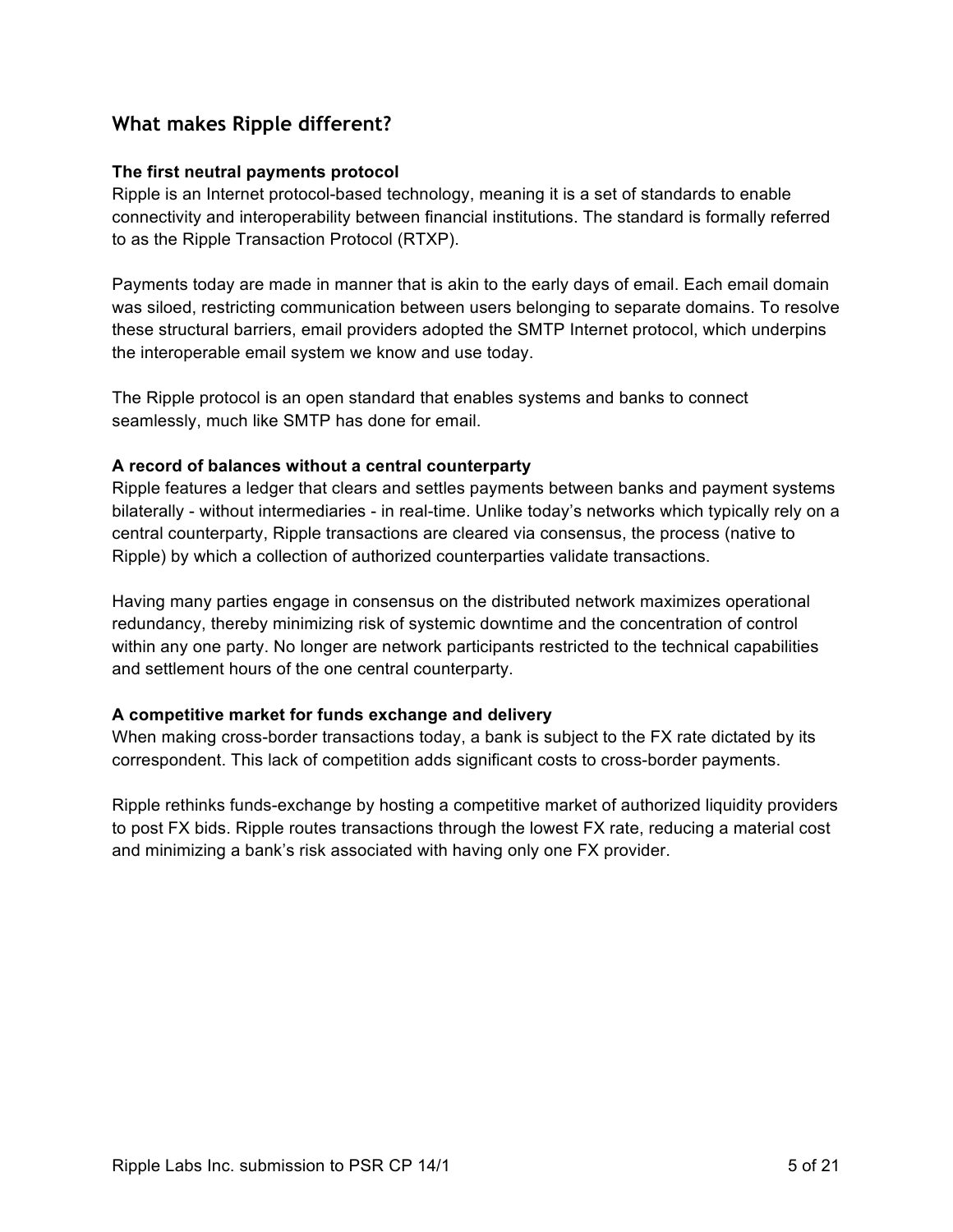## **Benefits of Ripple**

Ripple's unique characteristics and capabilities provide numerous benefits for network operators, payment service providers, end users, and regulators. Below are some benefits we feel are of particular interest to the PSR. The Ripple protocol:

### **1. Reduces fragmentation and concentration risk; increases competition**

For cross-border transactions today, banks send payment messages through a global network provider (ex: SWIFT) but must rely on a complex patchwork of correspondents and intermediaries for settlement. This fragmented settlement infrastructure adds costs, delays, and risks, resulting in a system that is feasible for only high-value payments.

Given that only a handful of institutions have the size and international presence to serve as a correspondent, settlement of cross-border payments is largely concentrated in a small group of global money center banks, leaving most banks with few alternatives if their correspondent ceases operations.



The Ripple protocol enables bilateral payments in real-time, circumventing the chain of intermediaries along with their costs, delays, and risks. As a result, Ripple can vastly broaden access to cross border payments, lowering barriers for banks (and their customers) who previously lacked the size or payment volume to facilitate transactions themselves.

Ripple has the potential to lower the cost of transactions by increasing competition. Instead of only one FX provider as in today's system, Ripple hosts a competitive marketplace of liquidity providers who bid on the currency exchange. Ripple sources FX from the lowest-cost liquidity provider, minimizing a significant cost of cross-border payments.

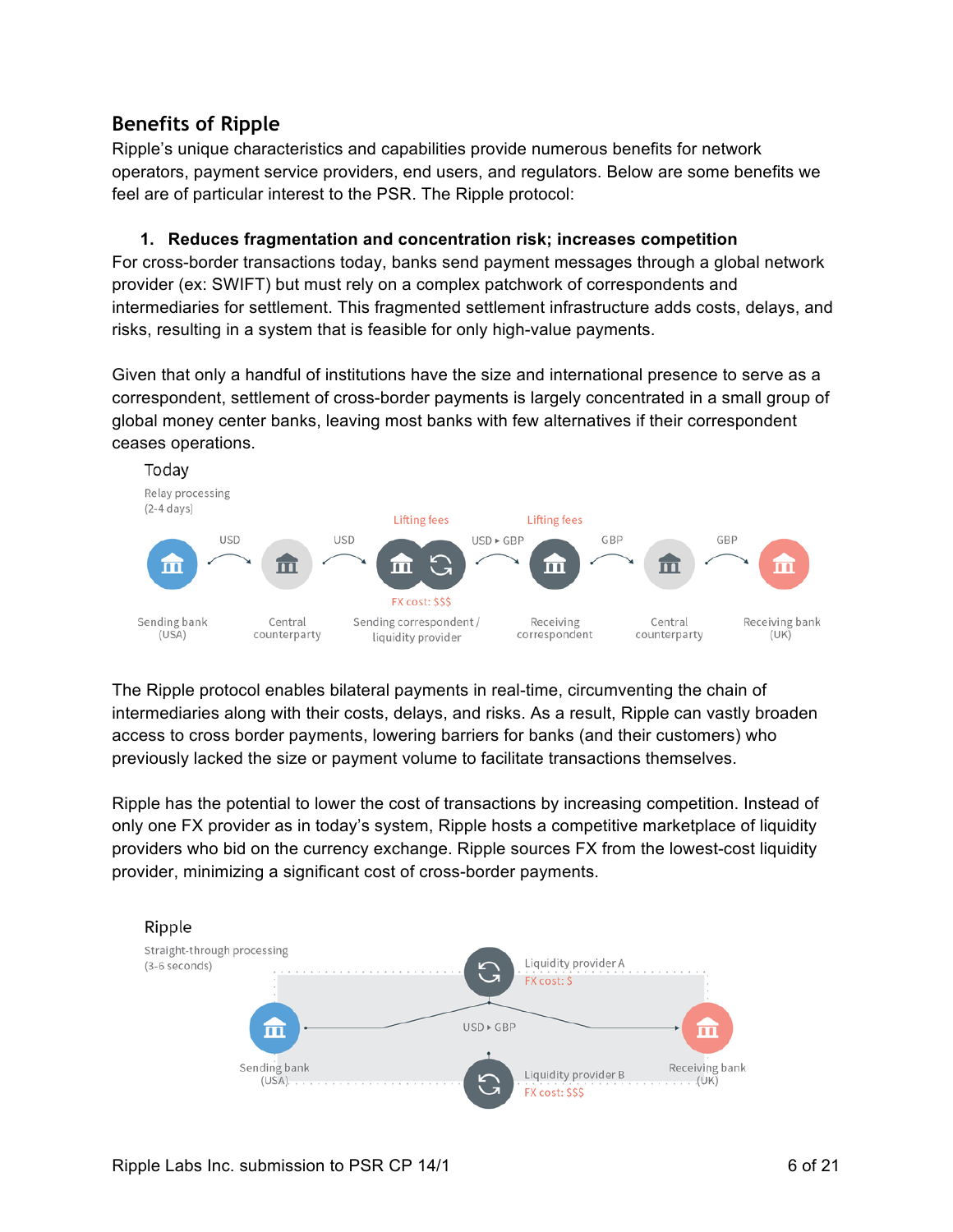## **2. Enables fund traceability and transaction visibility**

Today's system provides little transaction visibility for sending and receiving banks, complicating balance confirmations, audits and AML compliance. Banks have little to no insight into the transaction path and counterparties as funds move across borders.



Bilateral connectivity simplifies the transaction path, improving traceability between sender and receiver. Further, banks can exchange more payment information (e.g. fee pre-disclosure; balance validation; confirmation) before and after settlement.

The transparency offered by the Ripple protocol has the potential to greatly improve the industry's AML efforts while lowering banks' cost of compliance. (Importantly, the ledger does not include any personally identifiable information like account numbers or customers' unique identifiers.)

### **3. Reduces systemic risk: no single point of failure**

The distributed network created by the Ripple protocol maximizes redundancy across the parties on Ripple. This process means that systemic operation does not rely on any single party, rather it is shared across the participants on the network. A large majority of independent participants would need to fail for the system to cease operating.

Unlike today's networks, which rely on a central operator, it is impossible for control or power within Ripple to become concentrated in any one or few parties. Ripple's distribution minimizes systemic risk and improves operational resiliency - essential aspects of a trusted payment system.

## **4. Eliminates conflicts of interest as a neutral infrastructure layer**

Ripple is designed to be a neutral payments infrastructure, meaning it is currency agnostic and, like email and other standards, shows no preference to any country, jurisdiction, or system.

Ripple leverages the governance and messaging standards of the payment networks that adopt the protocol, making it flexible infrastructure without conflicting interests.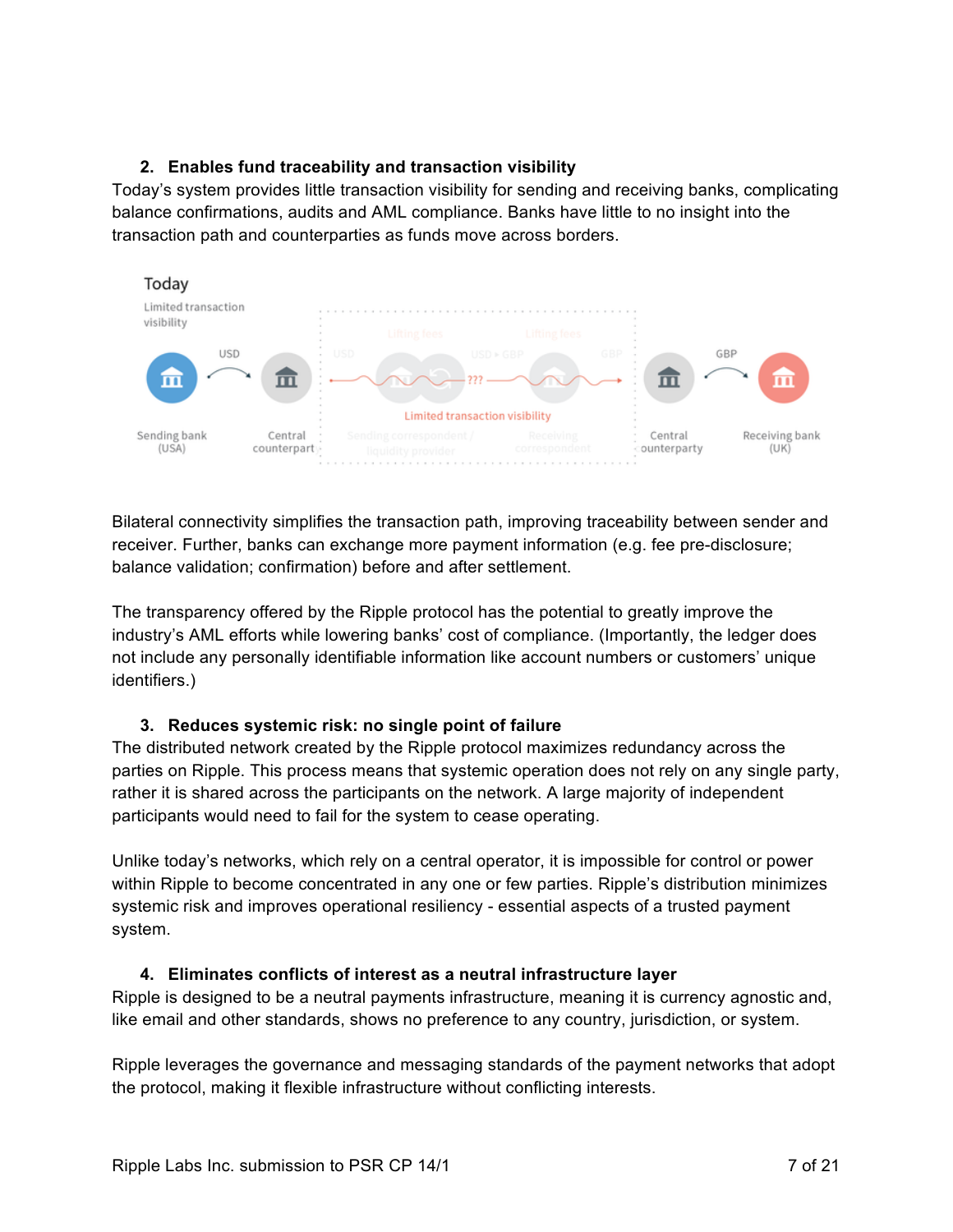## **5. Improves capital efficiency and liquidity management**

To minimize counterparty risk, a bank must place reserves or collateral at its correspondent. As each correspondent typically only serves select markets, a bank must maintain multiple correspondent relationships to maximize geographic reach, tying up significant amounts of working capital.

Ripple's bilateral settlement obviates the need for correspondents, minimizing the costly reserve requirements and allowing banks to more efficiently deploy their capital. Instead of holding reserves with each correspondent, banks only have to hold one reserve on Ripple and can access all the currencies and market makers on the protocol.

Instead of FX provision limited to a single correspondent, the competitive market of currency providers bid on transactions, minimizing costs and maximizing currency liquidity.

### **6. Decreases operational and settlement risk**

On Ripple, payments are either fully settled and completed in real-time or they do not occur at all -- a process called atomic payments. This process eliminates or reduces many of the risks that plague today's reliance on intermediaries for cross-border payments, including:

- Principal risk *(also called Herstatt Risk)*  since payments settle bilaterally, in realtime, Ripple eliminates the risk of failure along the chain of intermediaries
- Replacement cost risk since payments cannot fail as they pass through the intermediaries, sending institutions do not have to account for replacing a failed transaction with a new intermediary and a new market price
- FX risk with the FX conversion and settlement occurring in real-time, Ripple minimizes the foreign currency risk arising from the timing gap between the agreement of the rate and the actual conversion of currency
- Operational risk the sending and receiving institution having a direct connection provides real-time transaction confirmation and minimizes the cost and time of error resolution. Today banks rely on intervention from their correspondent to resolve errors, a process that results in costs and can take several days.

The reduction in risk on Ripple lowers the cost of sending payments and improves the safety of the system.

### **7. Enables new products and improved consumer experience**

Because Ripple enables banks to offer faster payments at a lower cost, the benefits of Ripple's payments infrastructure can flow through to the end user via access to new products and services.

Ripple enables banks to introduce new payment products, specifically low-value payments that aren't feasible today and more efficient interbank payment products. Banks can offer their customers increased geographic reach for remittances, faster payment confirmation and additional transparency not possible today.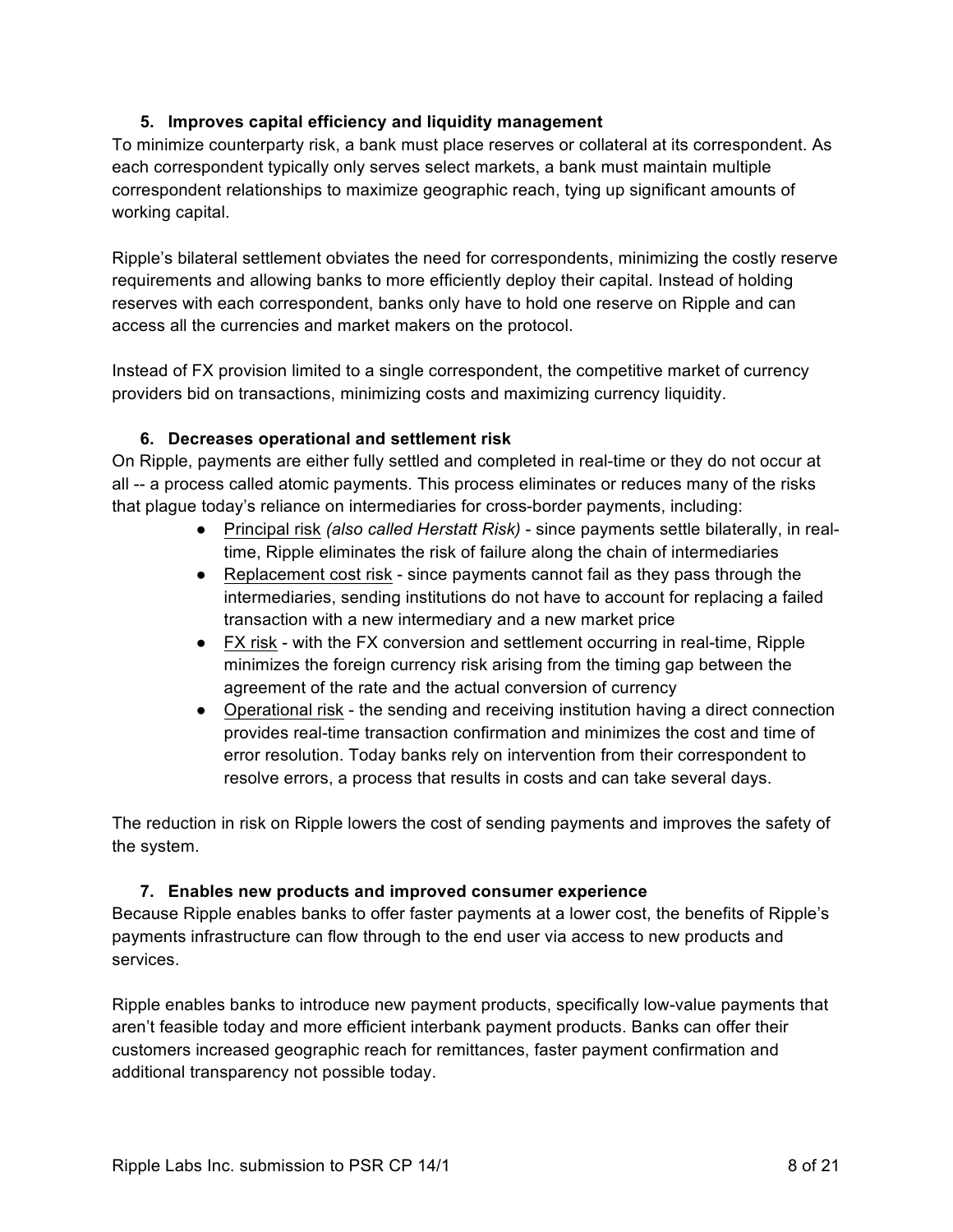### **8. Improves information security and reduces cyber threats**

Cyber security is a top priority for the financial services industry. Today, personal information is sent through a chain of intermediaries, each of which could compromise the security of the information to either bad actors or governments that require visibility into bank transactions.

Ripple's bilateral payments - direct from sender to receiver - eliminate the intermediaries and many opportunities for data breach. Ripple helps safeguard information and improve information security within payments.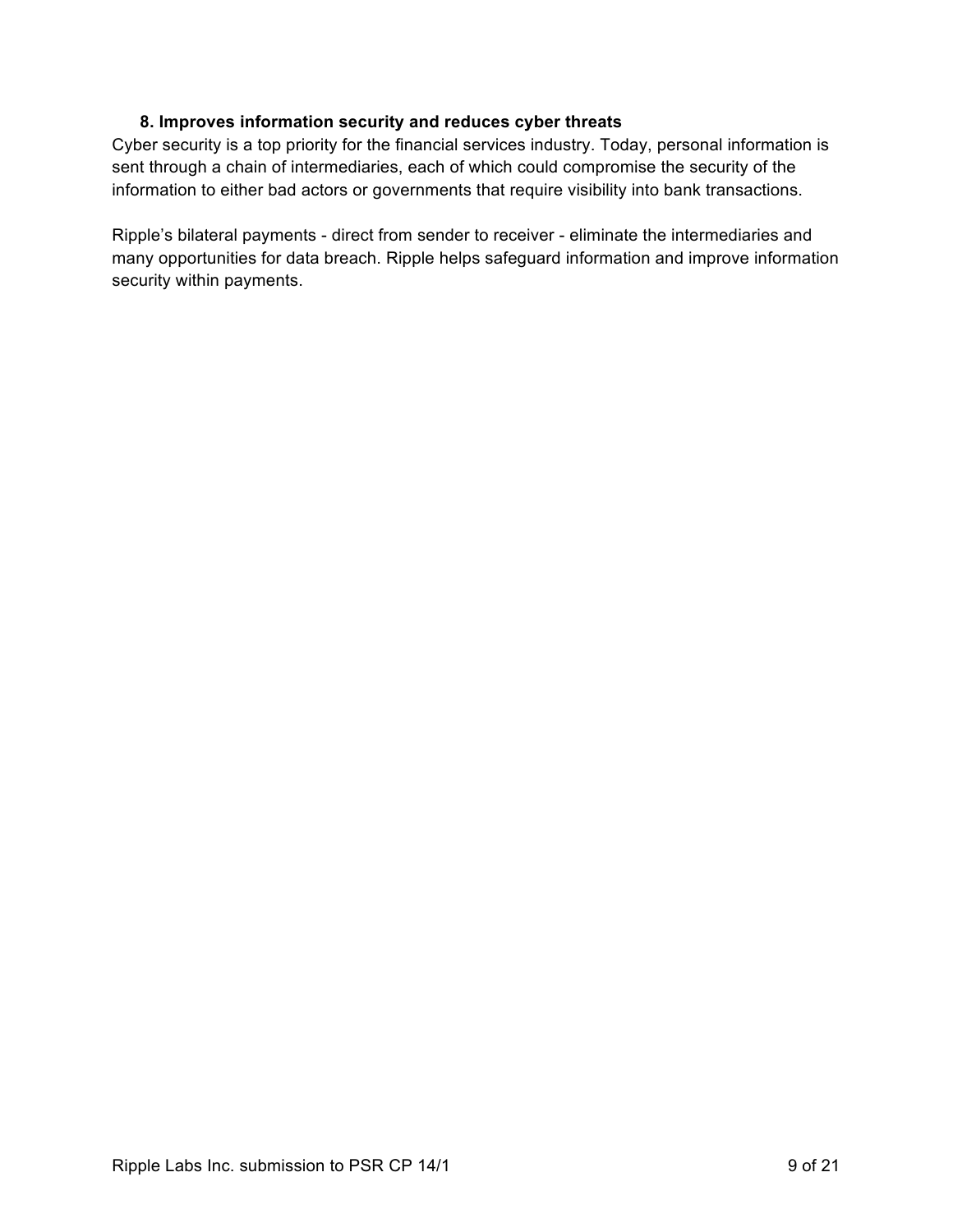# Who is Ripple Labs?

Named one of the 50 Smartest Companies by MIT Technology Review, Ripple Labs is the technology company that conceived and developed the Ripple protocol. The Ripple protocol is an open architecture, thus not owned by any one party, yet Ripple Labs exists to support its adoption by developing tools for financial institutions and payment networks.

Our staff of over 80 professionals has experience in financial services (E-loan, Goldman Sachs); payment networks (Fiserv, Visa); security (Jumio, United States National Security Agency); technology (Apple, Google); and policy (Federal Reserve, Promontory Financial Group).

Ripple Labs is uniquely positioned to create a modern payments infrastructure as it is (a) developing a technologically advanced and extensible global transaction protocol and (b) cooperating with regulators and incumbent financial institutions to enhance and connect existing systems.

Ripple Labs has engaged with dozens of regulators, central banks, banks, payment networks, and liquidity providers globally (Americas, Europe, Asia-Pacific). Public engagements include: CBW Bank (US), Cross River Bank (US) Fidor Bank (Germany), Earthport (global interbank payment network operating in 65 countries). Private engagements include: top-20 EU and US banks, EU and US bank consortiums, multibillion-dollar hedge funds and quantitative trading firms, top-10 global remittance operators, top-15 global telcos.

Ripple Labs is backed by prominent investors including Google Ventures, Andreessen Horowitz, Lightspeed Venture Partners and IDG Capital Partners.

Ripple Labs is based in San Francisco, CA.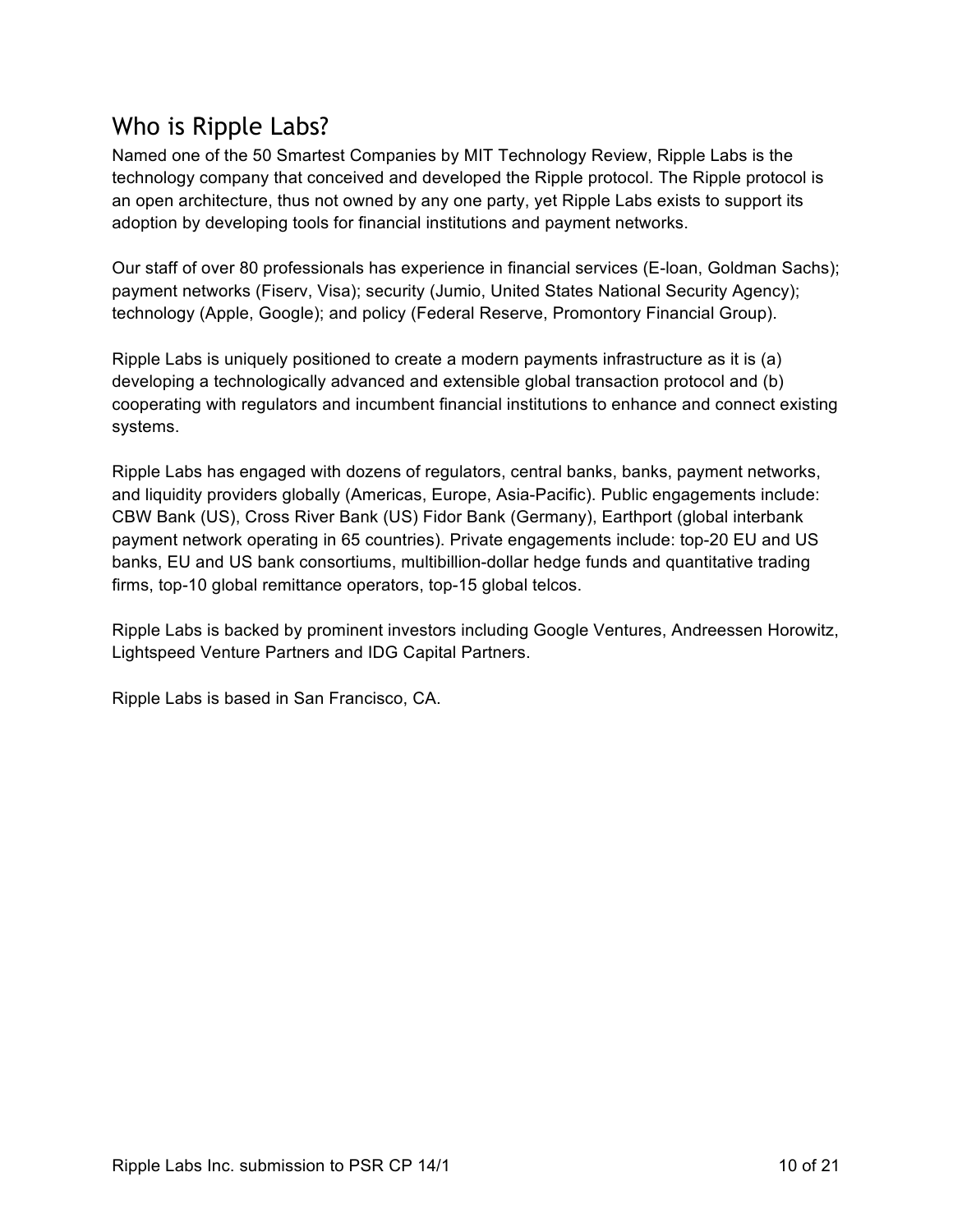# 1. Regulatory Approach

*SP1-Q1: Do you agree with our regulatory approach? If you disagree with our proposed approach, please give your reasons.*

The PSR's regulations will apply to payment system operators, infrastructure providers and payment service providers within each designated entity.

Ripple is a settlement infrastructure that can be used by system operators and service providers. Ripple is not currently designated for PSR's oversight; yet, as an emerging technology that can underpin future payment systems, we strive to be an active participant in regulatory and industry discussions.

Our goal in responding to the PSR's request is to ensure the regulatory approach takes into consideration the emerging technologies that will enable a competitive, innovative and inclusive payment system.

We share several points that we believe are essential to the PSR's regulatory approach:

## **1. Ensure regulations account for the new technologies that will be necessary for creating a more competitive, innovative, and inclusive payment system.**

The PSR is building on the UK's history of being an innovation leader in banking, as demonstrated in its implementation of the Faster Payments initiative. To continue this important effort, we urge the PSR to ensure its rules accommodate the new technologies and governance models that can underpin a more efficient, inclusive, and safer payments system.

The PSR's proposal and supporting papers describe regulatory efforts in the context of the existing system, which assumes the continued use of a centralized operator. Certain new technologies, such as open protocols and distributed networks, may not rely on a central operator.

This alternative governance model offers many benefits to payment systems. A distributed network eliminates the systemic risk of relying on one central operator. Ripple's distributed network maximizes operational redundancy, meaning a large majority of independent participants would need to fail before operations are interrupted. This model improves resiliency, while making it impossible for any one party to acquire dominant control over the system.

Another emerging technology that could drive greater efficiency and connectivity within UK payment systems is digital currencies. The Ripple protocol includes a native digital currency (referred to as XRP) to serve operational and security functions.<sup>1</sup> Ripple Labs recently submitted

 <sup>1</sup> Specifically, XRP acts as a bridge between illiquid currencies so banks can easily and efficiently make cross-border payments to areas not feasible today. Importantly, banks do not have to use XRP as a bridge currency and have full control to only send payments with traditional fiat currencies. Additionally, XRP acts as a "postage stamp" when sending payments across the protocol. This process attaches a small cost to each payment, making it unfeasible and costly to spam the protocol. (continued on next page)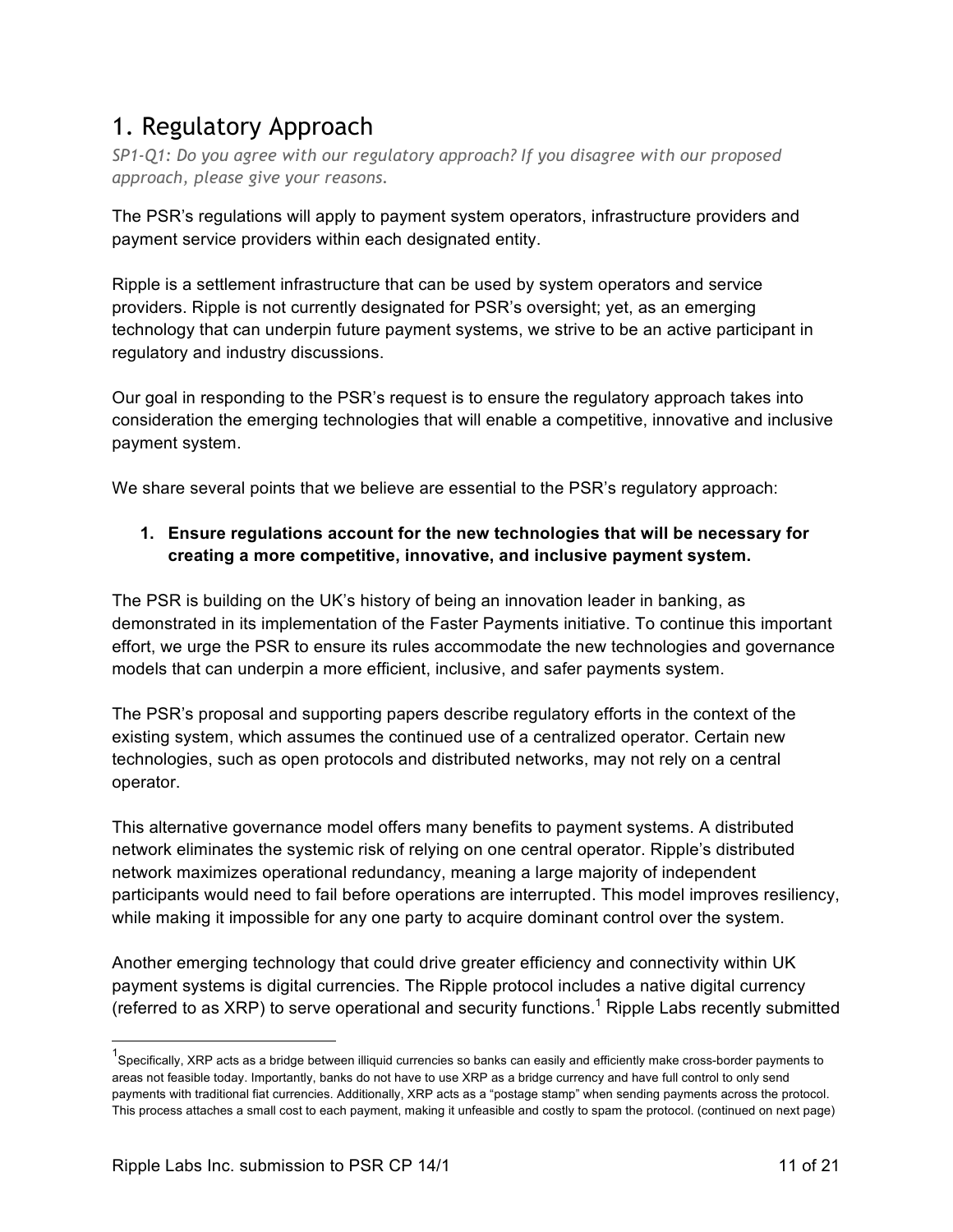a letter in response to HM Treasury's request for information on digital currencies, a copy of which is attached to this document.

To advance the UK's payment system, the PSR should ensure its rules and guidance accommodate the alternative governance structures and new technologies that will drive innovation.

## **2. Enable startups and smaller companies to contribute to payment system innovation.**

We commend the PSR's effort to build a flexible regulatory framework, rather than issuing proscriptive guidance. Putting forth inflexible or one-size-fits-all regulation will exclude startups and smaller companies -- typically the drivers of innovation -- from participating in the payments system.

To create a more competitive and innovative system, we stress the need for a tiered, risk-based regulatory scheme that considers the size and unique circumstances of each participant.

We are encouraged by regulators' recent acknowledgment of this concern. In December 2014, the New York Department of Financial Services announced revisions to its BitLicense proposal to include a 2-year transitional operating license for startups and small companies. Without this provision, startups would not have been able to meet the expectations for mature companies and would be excluded from contributing innovation and competition. We applaud such efforts to balance inclusion and innovation with oversight and consumer protection.

## **3. Take a holistic view of risk and the cumulative impact of regulations.**

We acknowledge that new technologies present new risks and deserve careful consideration before implementation. However, many of these risks are known and can be mitigated.

We urge the PSR to take a holistic view, also considering the risks from continued reliance on antiquated infrastructure. The risks of not modernizing one's infrastructure and capabilities are not always as apparent as the risks that come with a new technology. Yet, the risks of outdated technology increase over time and pose real threats to a system's operational resiliency.

Further, we urge the PSR to be mindful of the cumulative impact that regulations will have on network operators, infrastructure providers, and end users. As regulations may create unintended consequences, the PSR should strive for coordination between rules and weigh the aggregate effects of its guidance.

The cost increases exponentially if a user attempts to attack or overwhelm the network, essentially bankrupting the bad actor of its reserves. This feature protects the network from denial of service attacks and bolsters the resiliency and security of the protocol.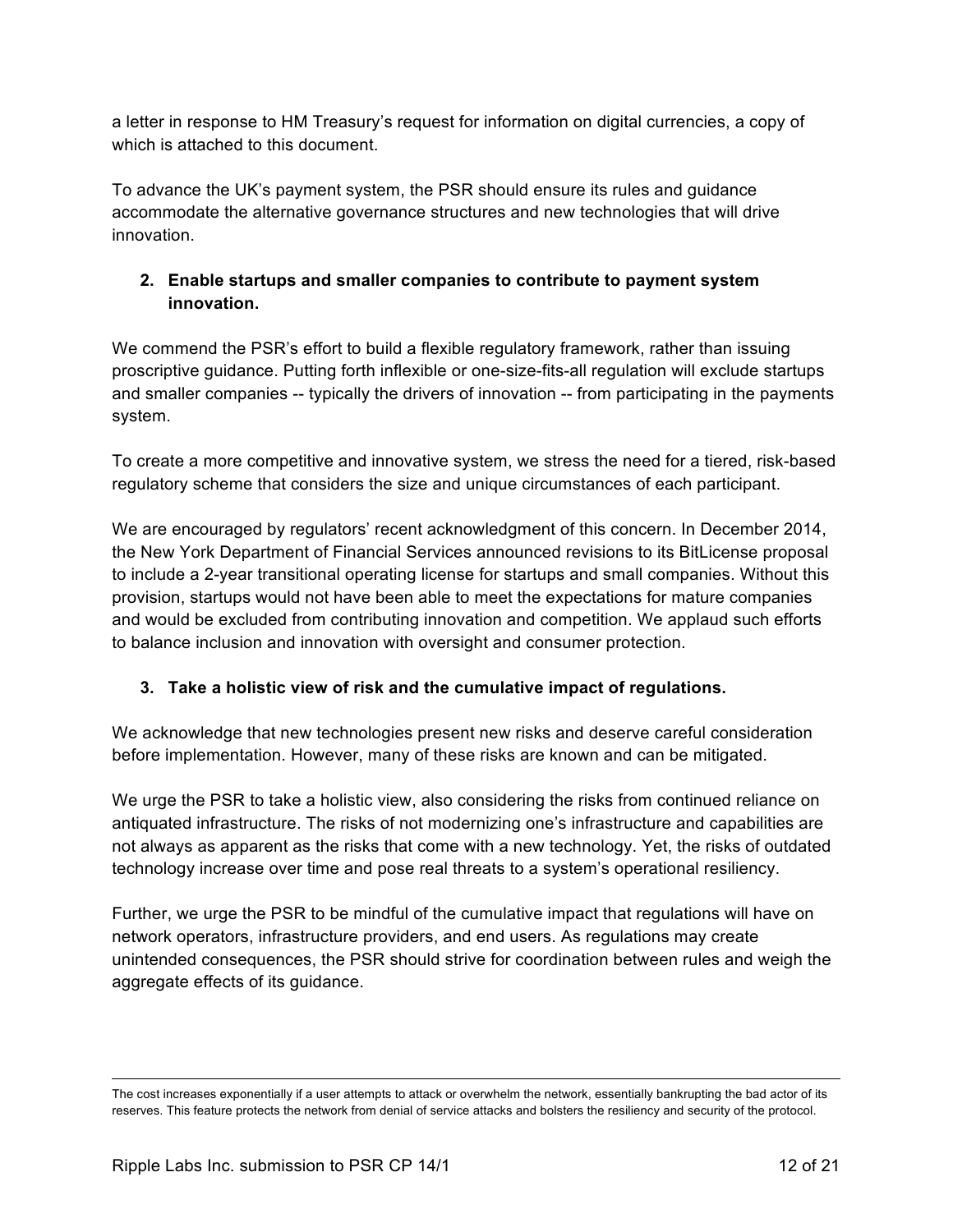### **4. Consider how new infrastructure technology can minimize payment, operational, and systemic risks while improving anti-money laundering (AML) efforts.**

We support and share the PSR objectives of creating a more competitive, innovative and inclusive system. However, we urge the PSR to also consider how to build a safer system with greater risk monitoring capabilities.

The distributed network created by the Ripple protocol can reduce certain systemic risks and can help ensure that no one party will gain dominant control and suppress competition. Ripple further supports increased competition by replacing one FX provider with a marketplace of providers bidding on FX spreads. This arrangement incentivizes the most efficient management of FX liquidity and minimizes transaction costs.

Specifically, the Ripple protocol:

- Increases network connectivity and interoperability while lowering liquidity costs;
- Enables more-complex transactions via higher visibility and funds traceability; and
- Increases transaction speed and volume while lowering credit, operational, and systemic risk.

### *Minimizing risk, enabling greater AML capabilities and reducing compliance costs*

We fully support and contribute to the PSR's three objectives, yet we also urge the PSR to consider how to create a safer system with greater risk management capabilities. With the global economy becoming increasingly interconnected and new payment services extending the reach of payments, greater risk management and transaction monitoring capabilities will be critical aspects of a modern payment system. The failure to adopt enhanced risk management tools becomes a risk itself.

Unlike payments sent through correspondent banks today - which are opaque at best - Ripple's ledger provides complete end-to-end transaction traceability, greatly improving banks' visibility into payments and their AML monitoring capabilities.

At present, banks must pay correspondents for audit and account balance reports. Ripple's transparent ledger is updated in real-time and available 24/7/365. This functionality offers the possibility of significantly lower compliance and operational costs while empowering management and regulators with greater information.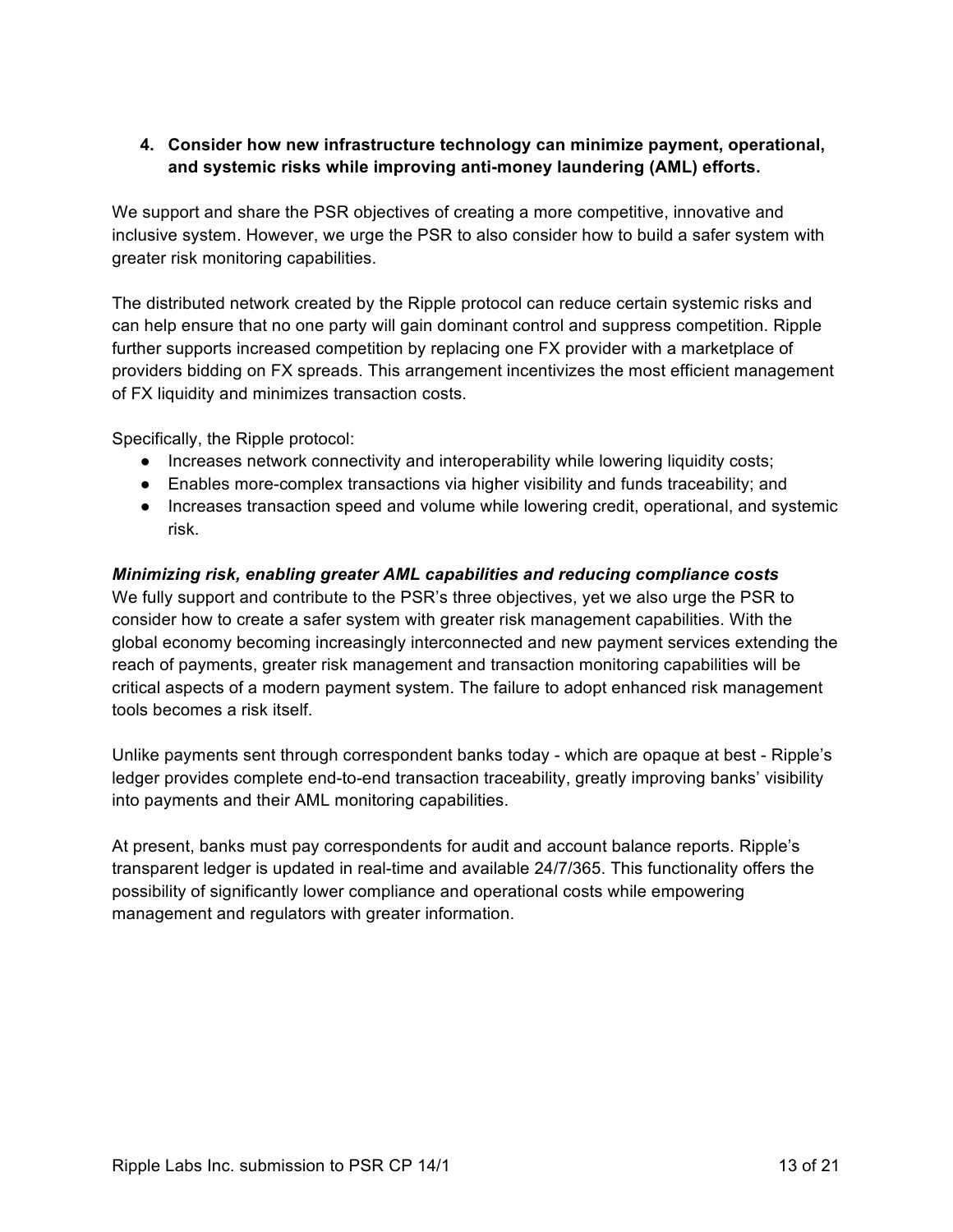# 2. Payments industry strategy

*SP2-Q1: Do you agree with our proposed approach of Option 1: (Option 1) set up a Payments Strategy Forum to establish the industry strategy; (Option 2) maintain the Payments Council's or a successor body's role in setting industry strategy; (Option 3) PSR develop highlevel priorities for the industry ourselves.*

Ripple Labs applauds the PSR's efforts to build consensus around industry strategy, drive forward change, and spur innovation. In considering which approach to pursue, we encourage the PSR to take into account the need to make discussions of industry strategy transparent. Creating an open environment that welcomes new or alternative perspectives will be key in driving innovation.

Discussions of industry strategy should be inclusive of both existing payment industry entities and firms outside of the payments industry and outside the UK who are developing innovative technology. An interested party's inability to access discussions and share ideas will stifle the PSR's innovation efforts. Ripple Labs fully supports the PSR's intention to increase service-user representation in discussion of industry strategy.

While we offer these overarching themes and support for PSR's general direction, we opt to leave the decision on how best to incorporate these points to UK firms and those designated for oversight.

*SP2-Q4: Are there any additional infrastructure-related themes you believe we, or the Payments Strategy Forum, should consider? If yes, please provide a description of why the additional themes are important to you.*

The PSR has proposed a series of well-informed infrastructure themes for the industry to address. Ripple Labs offers these additional themes for consideration:

**1. Improving interoperability through infrastructure -** The retail and commercial market is increasingly demanding the ability to move funds between payment systems more seamlessly and swiftly. The success of a future payment system hinges on its ability to meet this demand and enable more efficient funds movement.

We would like to emphasize the role of infrastructure in setting standards for enabling interoperability between payment systems domestically as well as internationally. Investing in infrastructure that is designed to maximize interoperability will establish the UK as a leader in payments innovation.

## **2. Improving information security and personal data privacy**

We are developing the Ripple technology with compatibility with messaging standards and information security standards in mind. In light of the recent escalation of database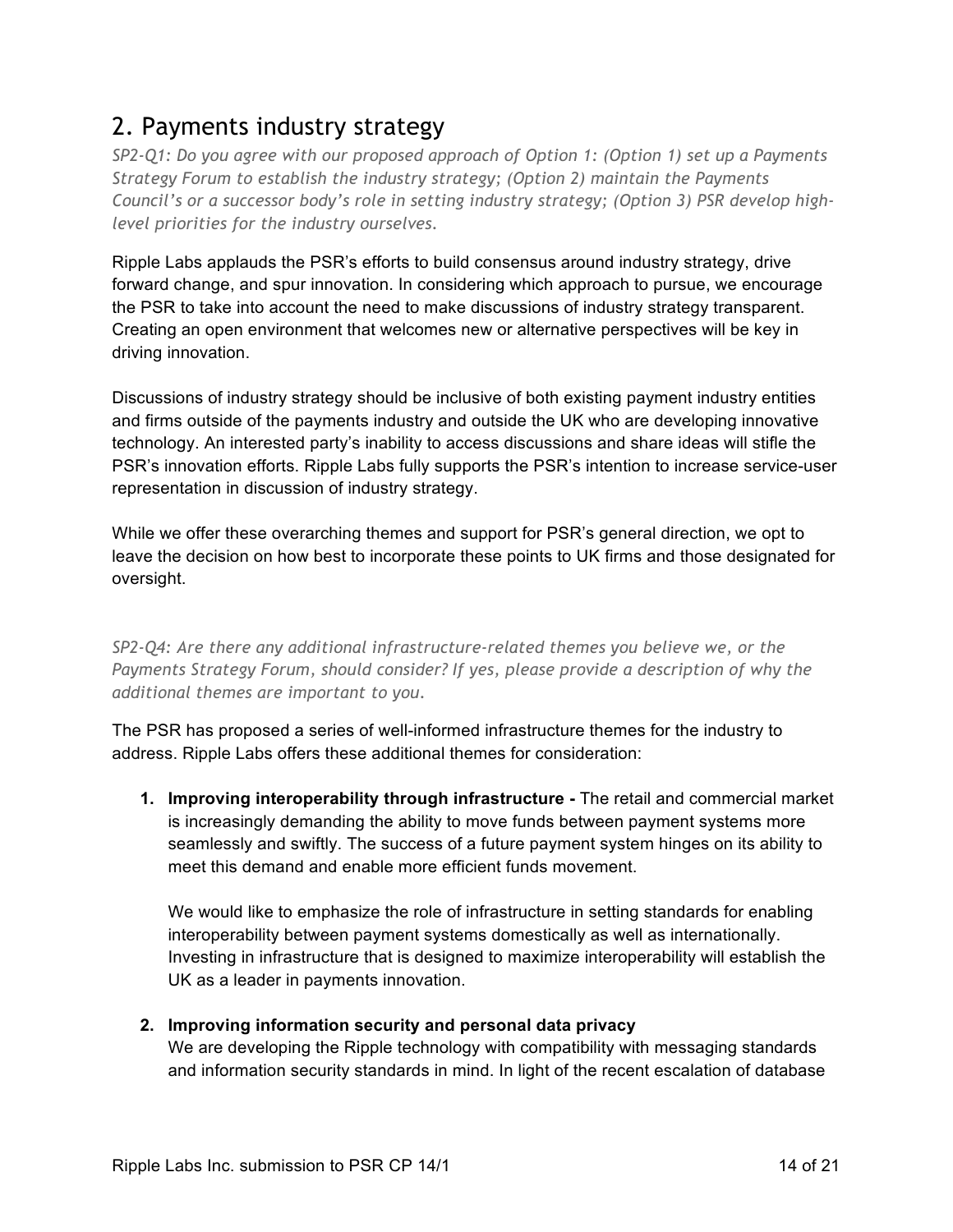breaches and compromised identity information, we have given serious thought to addressing and integrating measures to include digital security on an infrastructure level.

Bilateral payments via Ripple means that banks no longer have to send private customer information through a chain of intermediaries who each increase the risk of a breach. End-to-end payments via Ripple gives banks and investigators greater visibility and control over funds information, and allows individuals to have agency over their personal information, minimizing the risk of a data breach.

### **3. Improving compliance and risk management**

Ripple's ledger operated via a distributed network brings complete transaction transparency for sending and receiving banks, whereas today visibility is opaque at best.

The ledger provides opportunities to collect richer data and vastly improves banks' and regulators' AML capabilities while lowering cost of compliance. Transaction data will be more visible and stored in a common ledger, improving the process of conducting audits and investigations. Rather than tracking funds through each intermediary's own books, investigators can simply reference the Ripple ledger for funds traceability.

Focusing on ways to improve risk management capabilities while lowering compliance costs can create significant advantages for UK payments systems and regulators.

### **4. Identity portability and privacy**

Ripple technology supports the principle of individual identity ownership. Ripple Labs is developing the protocol with a framework to give users control over how their personal identity data is used and shared. We applaud the PSR's initiative to take number portability into account. However, we believe that efforts to build an effective digital payment structure must include digital identity standards on an infrastructure level. Such a system would also protect individual privacy, ensure user authenticity and provide transparency capabilities.

Furthermore, this identity framework enables tiered Know-Your-Customer standards and provides possibilities for greater financial inclusion. Integrating secure digital identity standards at the infrastructure level reduces anonymity and ensures greater AML compliance and technical access to participation in the payments system.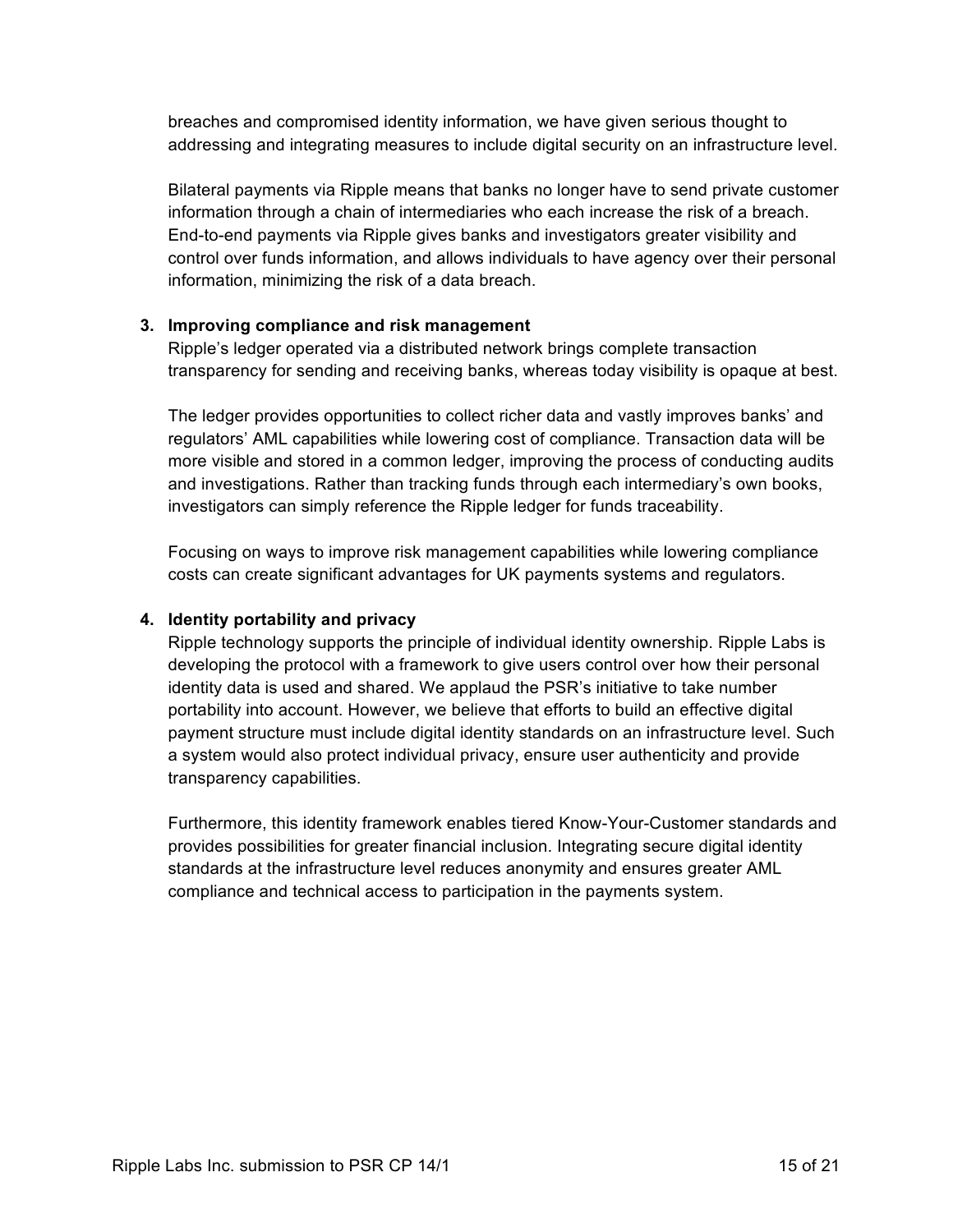# 3. Ownership, governance and control of payment systems

*(see Supporting Paper 3: Ownership, governance and control of payment systems for more details)*

The PSR has voiced concern that the effective control of today's payment systems is concentrated in a small number of participants. This concentration has limited openness, innovation, and the representation of service-users in industry discussions.

Ripple Labs urges the PSR to consider how alternative governance models - like open architecture and distributed networks - can directly address concerns of control and limited access.

### **Distributed networks vastly decrease concentration of effective control**

Unlike network governance today, which relies on one central operator, distributed networks rely on the individual participants in the network to facilitate primary functions.

For instance, today all the payment service providers within a network rely on one central counterparty to clear and settle transactions. However, distributed networks like Ripple decentralize these primary functions to participants in a process called consensus.

Having multiple, individual parties facilitate the primary functions maximizes redundancy across the network, minimizing the systemic risk of relying on one central operator. A large majority of the individual members on a distributed network would each have to stop working to disrupt the network's operations.

As processes are decentralized across many participants, it is inherently impossible for any one party to gain effective control over the network.

### **As a neutral architecture, Ripple enables inclusiveness and accessibility**

The Ripple protocol is designed to be a neutral settlement architecture, meaning it supports and treats all currencies equally. This structure enables accessibility and promotes inclusiveness globally.

As an open standard, the Ripple protocol is not owned or controlled by any one party. (Ripple Labs exists to promote the use of the protocol but does not own it.) Just as no one owns the protocol that underpins email (SMTP), no single entity owns or controls the Ripple protocol. It exists to increase interoperability and reduce friction between its users.

Structuring the Ripple protocol as a distributed network and an open standard minimizes the possibility of vested or conflicting interests exerting undue influence over its use. This allows networks and payment service providers to use the protocol with confidence that it will remain a neutral standard for connecting payment systems.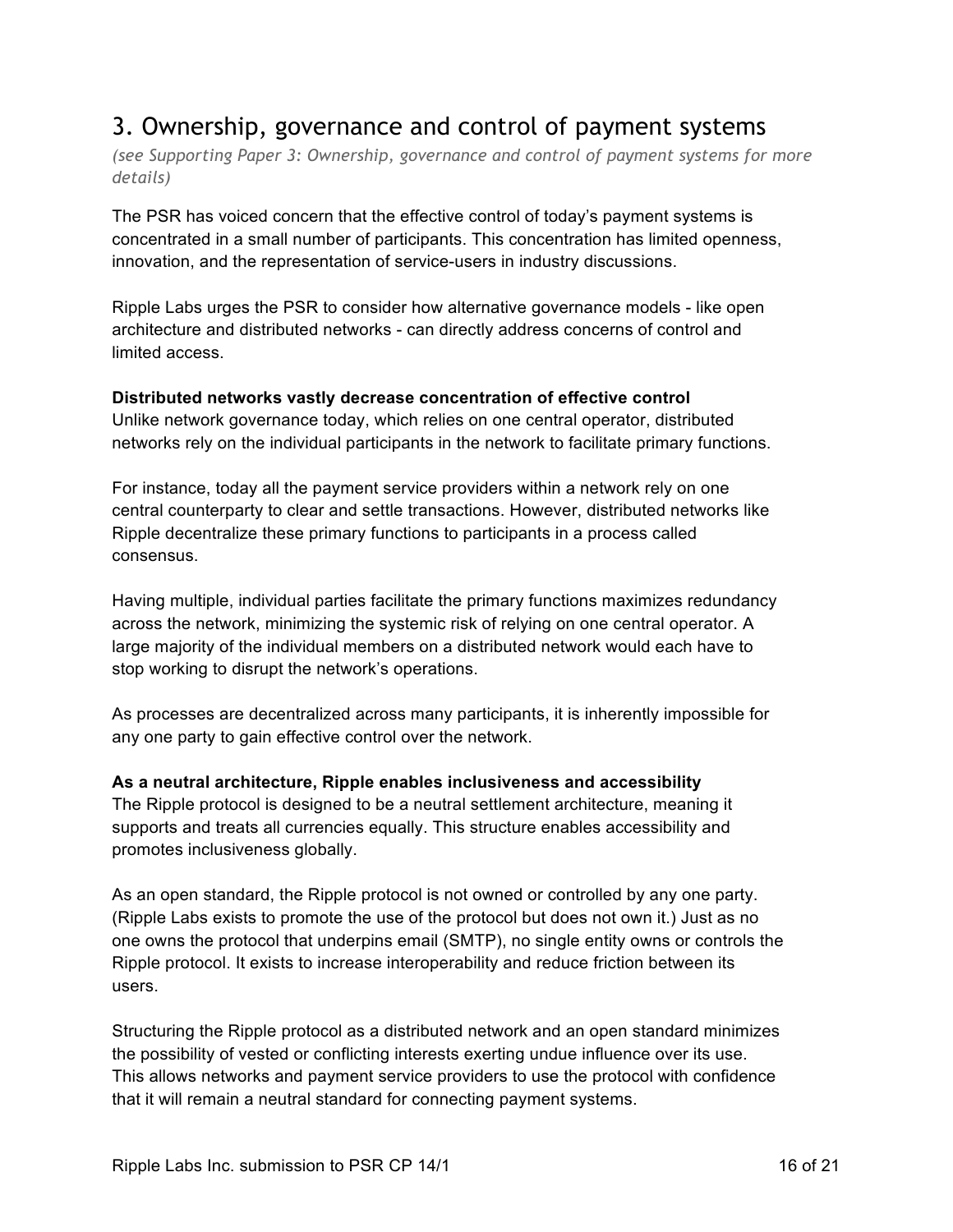#### **Success of other open protocols in and beyond payments**

The accessibility, utility, and neutrality of open protocols are already being used to improve payments and banking globally. One primary example is the development and adoption of the Advanced Message Queuing Protocol (AMQP), a standard used to order, translate and route payment messages across diverse programming languages that were not previously interoperable.

AMQP was started and developed by the banking industry as an alternative to proprietary standards that did not allow connectivity across systems. J.P. Morgan Chase led the development of AMQP in 2003, organizing a working group of international banks including Bank of America, Credit Suisse, Deutsche Bank, Barclays, and Goldman Sachs.

AMQP has been adopted globally to enable connectivity in banking. J.P. Morgan Chase sends one billion messages using  $AMQP$  each day.<sup>2</sup> The Deutsche Borse became the first financial exchange to adopt AMQP, enabling users to better monitor positions and risks.

Being an open standard has allowed non-banking sectors to adopt and benefit from the protocol as well. AMQP is currently being used by the defense, telecommunication, and manufacturing sectors at organizations including Google, NASA, the Government of India, AT&T, and the U.S. National Science Foundation.

The adoption of open protocols has proven them to be a successful way to enable connectivity and interoperability between participants.

### **Ensuring consumer safety and security on the protocol**

Although the protocol is neutral, Ripple Labs takes certain measures to maintain standards to keep the network safe and secure. As such, Ripple Labs defines and encourages best practices and standards for financial institutions and banks (referred to as "gateways") that adopt the protocol.

Although Ripple Labs does not control gateway activity, we are implementing a program through which gateway risk is ranked and monitored. We also engage with gateways on topics related to technical development, risk and compliance. Ripple Labs promotes gateways that implement best practices around consumer protection and KYC, among others. Generally, established banks already implement best practices consistent with the regulatory requirements in the countries in which they operate.

Gateways using the Ripple protocol to settle transactions are encouraged to adhere to best practices around consumer protection. This includes full disclosure of terms of service, pricing

<sup>&</sup>lt;sup>2</sup> Source: Advanced Message Queuing Protocol. http://www.amqp.org/product/realworld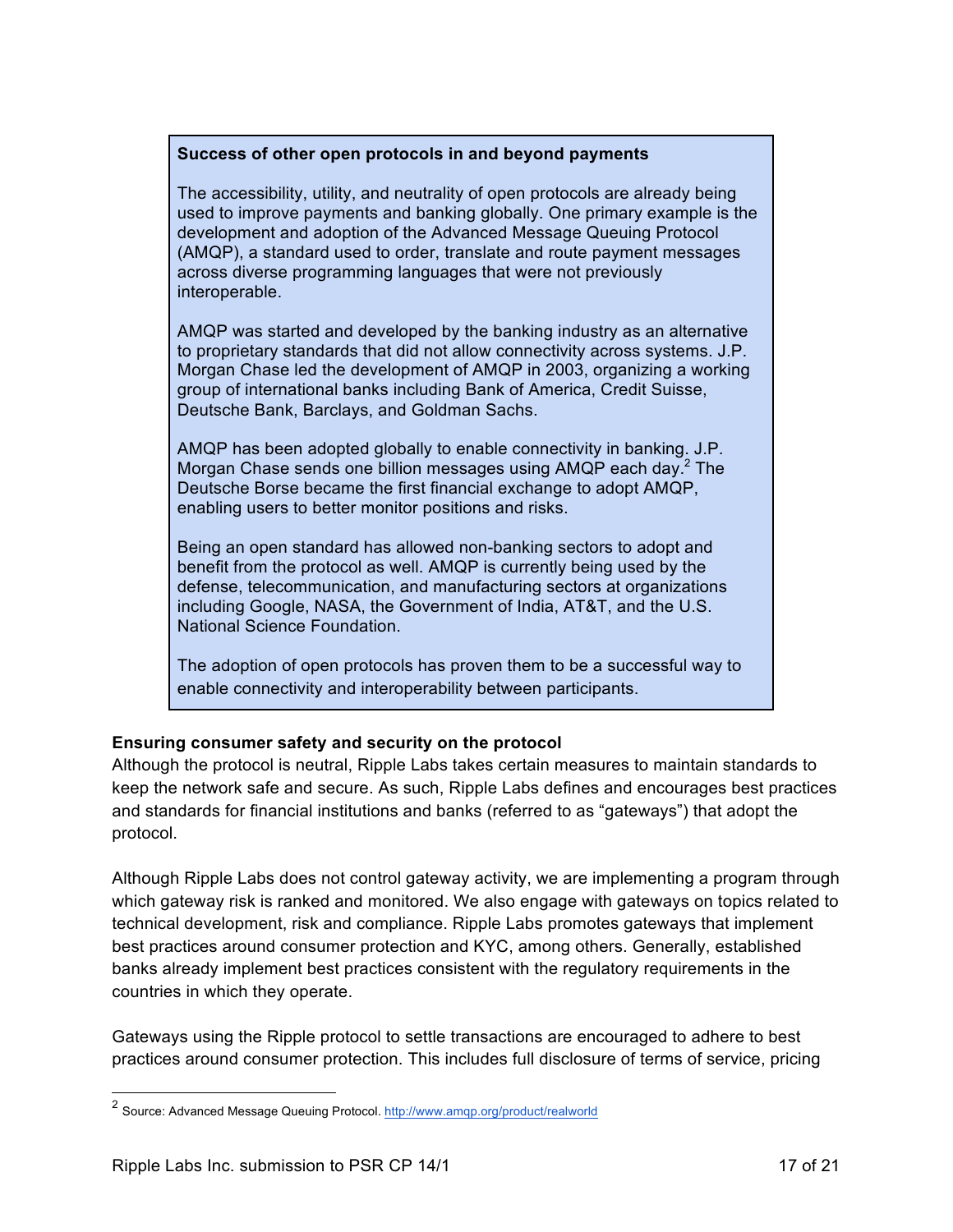information and fees. We encourage gateways to audit their financials and disclose to customers their dispute resolution rights and policies around accessibility of funds.

As part of this program, we monitor whether gateways are registered with the proper authorities as money service businesses, as applicable, and if they implement an anti-money laundering program and onboarding procedures (i.e. Know-Your-Customer rules) as required by law.

Through these means, Ripple Labs encourages an open, neutral and inclusive protocol, while also setting standards that promote consumer safety and trust.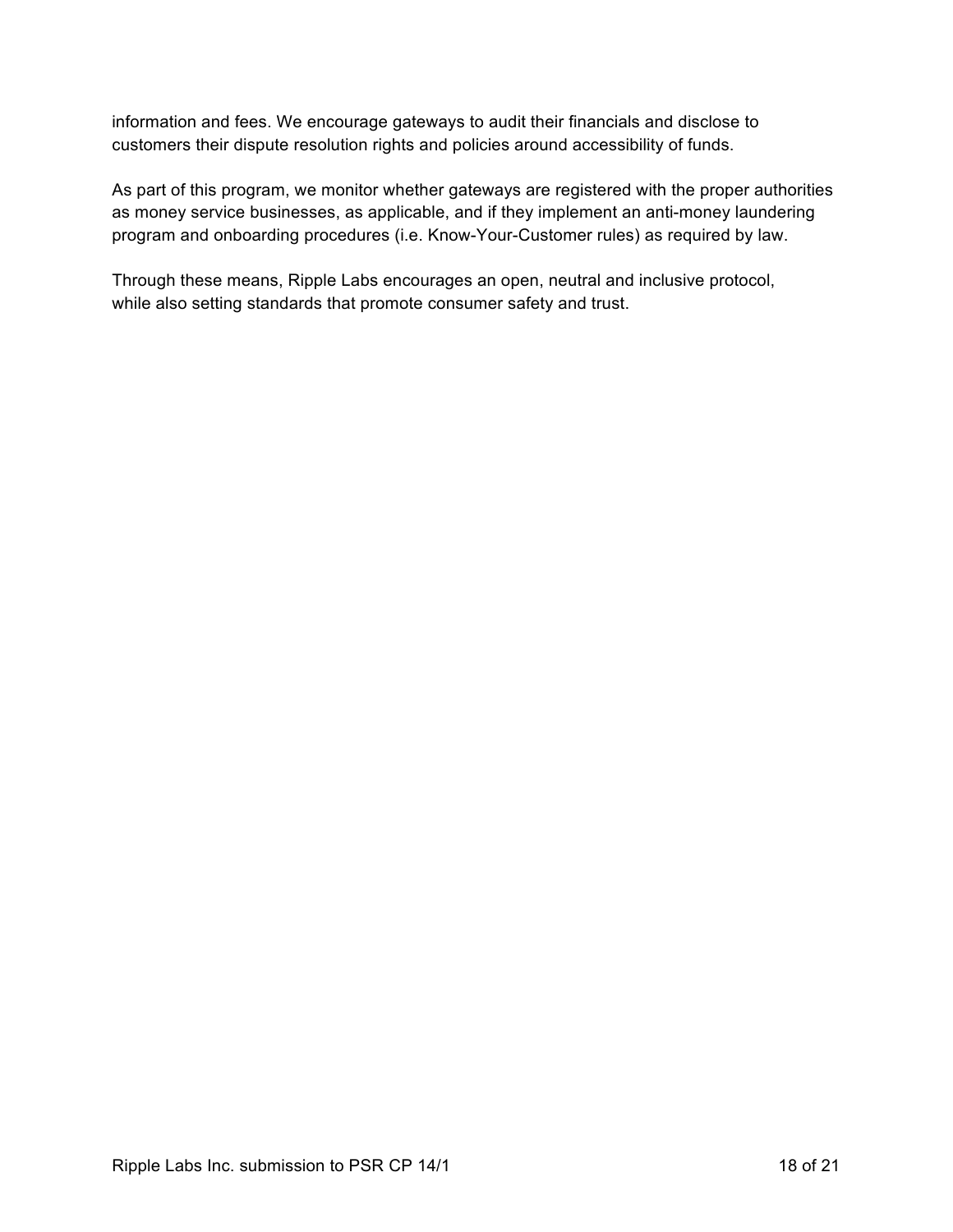## 4. Access to payment systems

### *Increasing Access*

While Supporting Paper 4 is primarily focused on network operators, Ripple Labs would like to take the opportunity to discuss how modern infrastructure technology can further the PSR's goal of increasing access to payment systems.

Integration of Ripple does not impact a network operator's rules or governance. However, the benefits of using Ripple as payment infrastructure enables more banks to participate directly in payment networks.

Ripple's bilateral settlement eliminates the costs and risks of relying on intermediaries to facilitate payments. Atomic transactions via real-time settlement on Ripple's ledger minimize settlement and counterparty risk, while the competitive marketplace of FX providers reduces the cost of exchanging currencies.

Altogether these benefits can lower the marginal costs of transacting and participating in a payment network, making direct integration economical for payment service providers who may lack the volumes to justify direct participation today.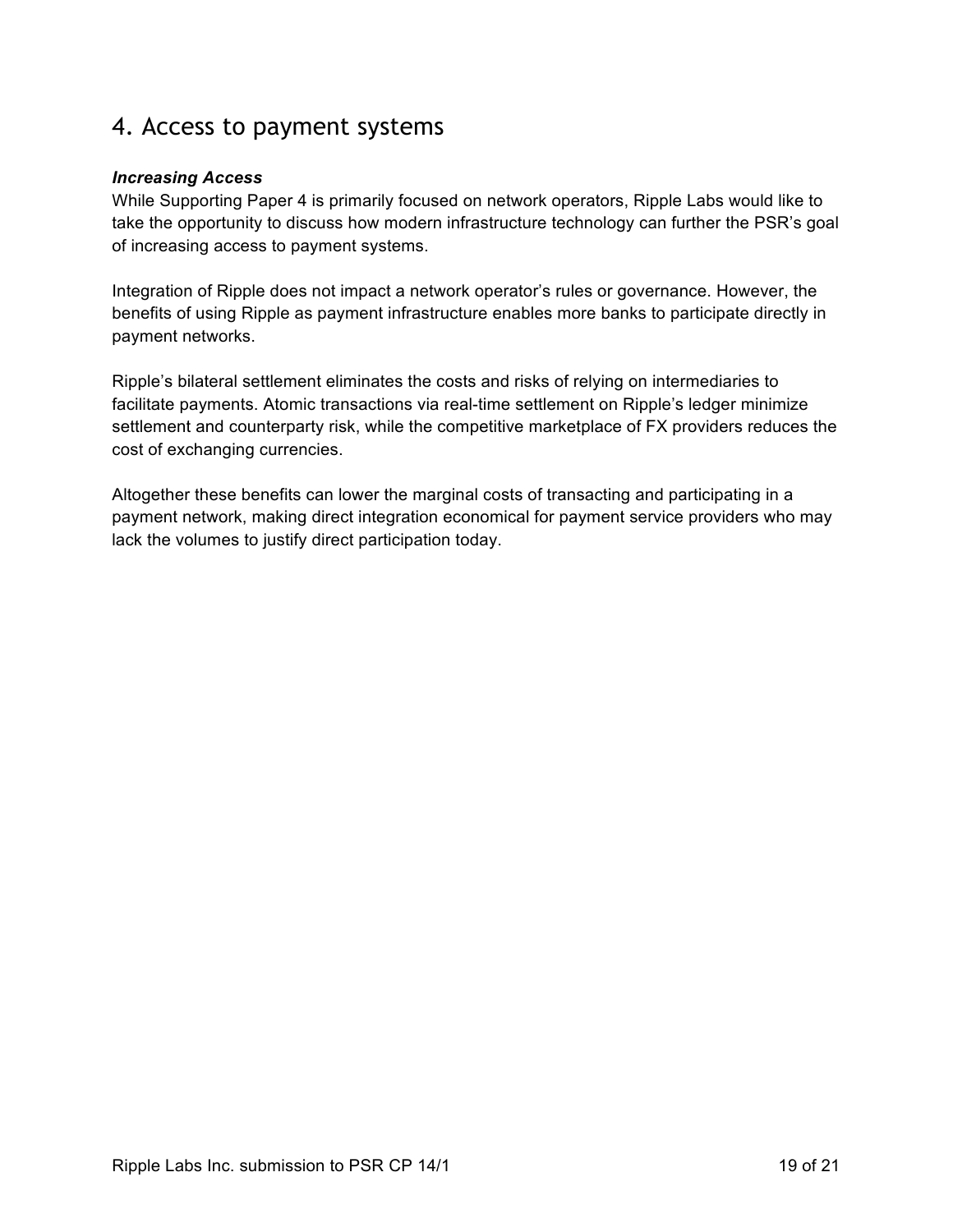# 6. Regulatory tools

*SP6-Q1: Do you agree with our three proposed high-level PSR Principles on Relations with regulators, Compliance and Financial Prudence?*

*SP6-Q2: Do you agree with our proposed approach that our PSR Principles on Relations with regulators and on Compliance should apply to all participants?* 

*SP6-Q3: Do you agree with our proposed approach that our PSR Principle of Financial Prudence should apply to Operators and Central Infrastructure Providers?* 

*SP6-Q5: Do you agree with the anticipated costs and benefits identified for our three proposed high-level Principles?*

Ripple Labs supports the PSR's efforts to set high-level behavioral standards, rather than issuing prescriptive rules. This approach takes into consideration the unique circumstances and size of a variety of companies that contribute innovation and competition.

Ripple Labs agrees with the expectation that all participants pursue a clear and cooperative relationship with regulators, keeping them apprised of developments in a timely manner.

Further, Ripple Labs supports the expectation that companies who are designated for oversight fully observe and comply with rules, regulations, and standards of conduct.

Ripple Labs recognizes the importance of a strong compliance program. We have invested in a team of risk and compliance analysts led by Karen Gifford, Chief Compliance Officer. Gifford previously served as an AML prosecutor at the Federal Reserve Bank of New York and worked as a regulatory and compliance consultant at Promontory Financial Group. Greg Kidd, the Chief Risk Officer of Ripple Labs, covered payments systems at the Federal Reserve Board and also served as a risk consultant at Promontory Financial Group.

Ripple Labs applauds the PSR for considering systemic risk in its proposal, evident in the third principal: financial prudence. Ensuring the safety and soundness of the system itself is a product of safe and sound participants. *However, we underscore the need for flexibility in applying this principle and ask the PSR to define the particular risks that the regulation is aiming to address.*

Ensuring companies have sufficient funds to meet their liabilities and properly carry out their functions is vital, yet we urge a tiered approach that acknowledges the size, age, and growth stage of companies, particularly startups and smaller entities. Holding startups and smaller companies to the same expectations as large companies may prohibit them from participating and undermine the PSR's efforts to foster an innovation and competitive system.

A tiered approach would grant greater flexibility to startups and then increase expectations as they mature or begin to serve crucial functions within the system. Ensuring rules enable firms of